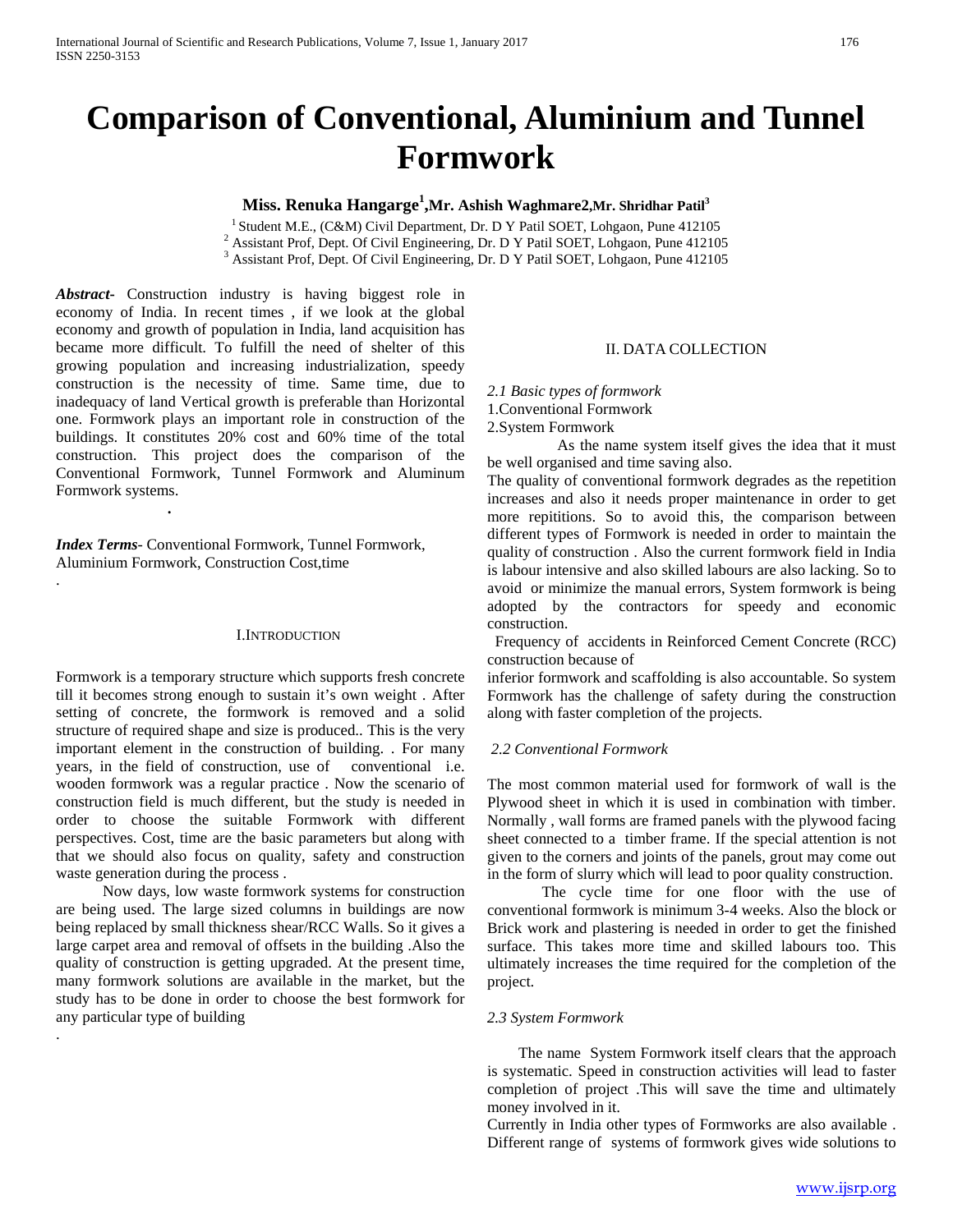construction of concrete which suits the requirements of a particular building. The choice of such Formwork system changes and depends upon required slab cycle, required quality of construction and budget or funds available for the project .

Out of them ,Tunnel Formwork and Aluminium formwork are the two leading systems.

The distribution of the construction cost is as shown below in pie chart 2.3



2.3 Distribution of Construction cost

# *2.3.1Aluminum Formwork*

 This is the formwork which can be a good option for timely completion of construction with maximum efficiency. In this system an Aluminium alloy Al-6061-T6 is normally used. This can withstand the load of about 65 KN/m2. In this system of Formwork ,Aluminium panels are placed vertically , attached to each other with the help of stub pins and wedge pins. In this basically three types of panels are there:

- 1. Wall-Wall(with and without Rocker ,Wall Top panel, Wall End Panel
- 2. Beam-Beam panels, Beam Bottom panels, Beam props
- 3. Slab- Slab panels, Slab prop

Also in addition to this, many types of accessories are also needed in order to maintain the verticality and alignment of wall. Those are wailers, wire rope, ACT props(Adjustable Collapsible Telescopic)

# *2.3.2 Tunnel Formwork*

 Tunnel formwork system is used for a multi storied building construction in order to reduce cycle time .As this is the type of system formwork slab & the wall are cast monolithically. So Tunnel Formwork is a fast-track construction method .It is best suited for repetitive type cellular projects. Different components of this system are made up of steel.

 Normally used for the rooms with span between 2.5m to 6.5 m. If the span exceeds 11m then the new component called Mid-Span Table is introduced .There are no loose fittings in this system of formwork.

Basic and the main component of the Tunnel formwork is Half tunnel. When these two tunnels are joined together , it forms Tunnel. It is available in two lengths i.e. 1.2 &2.5m.

#### 2.3.3 *Construction waste generation*

Construction waste generated during the complete process of formation of a building is also a matter of concern which make us to turn towards Low Waste housings. The System Formwork van give better results than Conventional Formwork for this aspect of comparison. The Following chart 2.3.3 gives an idea about the percentage contribution of each item in the generation of construction waste .



2.3.3Construction waste generation

*2.3.4: Table for Cost analysis for Conventional villa N F 30X40*

| SI.<br>N <sub>0</sub> | <b>Scope</b><br>of work                                    | <b>Units</b> |                | Quantit<br>y | Rate/U<br>nit<br>(in Rs.) | <b>Amount</b><br>(In Rs.) |
|-----------------------|------------------------------------------------------------|--------------|----------------|--------------|---------------------------|---------------------------|
| 1                     | Laying Plain<br>cement<br>concrete                         |              | m <sup>3</sup> | 14.51        | 4,400                     | 63,844                    |
| $\overline{2}$        | Laying<br>Reinforced<br>cement<br>concrete                 |              | m <sup>3</sup> | 18.28        | 8,500                     | 1,55,380                  |
| 3                     | Laying<br>Reinforced<br>cement<br>concrete (for<br>column) |              | m <sup>3</sup> | 8.91         | 8,500                     | 75,735                    |
| 4                     | Laying<br>Reinforced                                       |              | m <sup>3</sup> | 3.25         | 8,500                     | 27,625                    |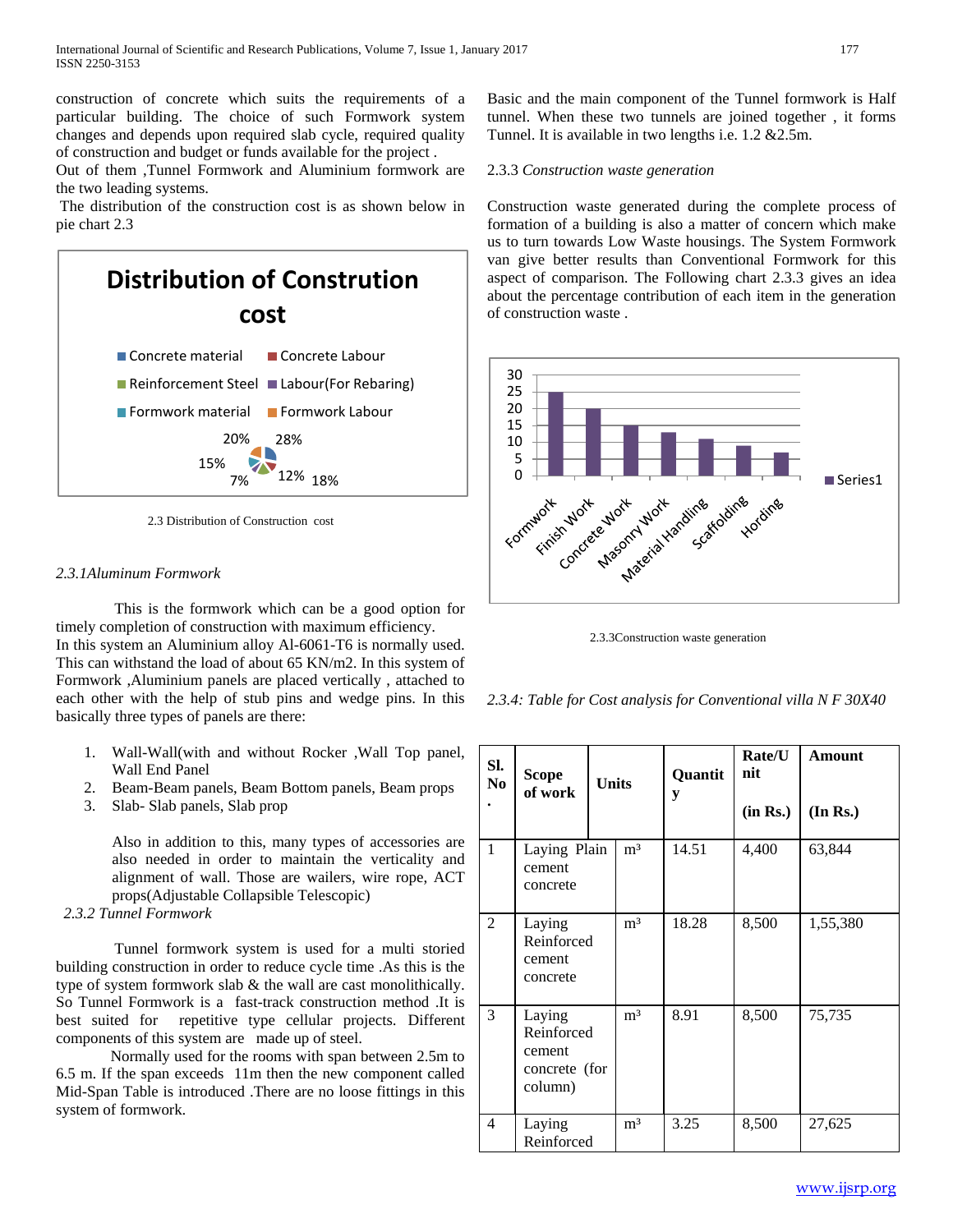|    | cement<br>concrete                                                                   |                |        |       |             |           | Size-<br>(40x15x20)                                                        |                  |        |                          |                                                                |
|----|--------------------------------------------------------------------------------------|----------------|--------|-------|-------------|-----------|----------------------------------------------------------------------------|------------------|--------|--------------------------|----------------------------------------------------------------|
| 5  | Laying<br>Reinforced<br>cement<br>concrete                                           | m <sup>3</sup> | 22.98  | 8,500 | 1,95,330    | 13        | Precast<br>concrete<br>Solid blocks<br>Size-                               | m <sup>2</sup>   | 62.76  | 710                      | 44,559.60                                                      |
|    | (for slab)                                                                           |                |        |       | $\Omega$    |           | (40x10x20)                                                                 |                  |        |                          |                                                                |
| 6  | Laying<br>Reinforced<br>cement<br>concrete<br>(for<br>chejja<br>,Lintels)            | m <sup>3</sup> | 3      | 8,500 | 25,500      | 14        | Providing<br>12mm thick<br>cement<br>(for<br>plaster<br>internal<br>walls) | m <sup>2</sup>   | 393.56 | 362                      | 1,42,468.72                                                    |
| 7  | Providing<br>and<br>removing<br>centring,<br>shuttering<br>flat<br>(for<br>surfaces) | m <sup>2</sup> | 166    | 240   | 39,840      | 15        | Providing<br>rough<br>cement<br>plastering<br>15mm thick<br>(for dadoing)  | m <sup>2</sup>   | 69.92  | 318                      | 22,234.56                                                      |
| 8  | Providing<br>and<br>removing<br>centring,<br>shuttering<br>(for stairs)              | m <sup>2</sup> | 33.93  | 374   | 1,94,779    | 16        | Providing<br>12mm thick<br>cement<br>(for<br>plaster<br>ceiling)           | m <sup>2</sup>   | 158.74 | 362                      | 57,463.88                                                      |
| 9  | Providing<br>and<br>removing<br>centring,<br>shuttering                              | m <sup>2</sup> | 149.45 | 282   | 42,144.9    | 17        | Providing<br>20mm thick<br>cement<br>plaster<br>external                   | m <sup>2</sup>   | 359.35 | 385                      | 1,38,349.75                                                    |
|    | (for<br>columns)                                                                     |                |        |       |             |           | Total in Rs/-                                                              |                  |        |                          | 19,29,582.91                                                   |
|    | Providing<br>and<br>removing                                                         |                |        |       |             | 30X40     |                                                                            |                  |        |                          | 2.3.5: Table for Cost analysis for Aluminium formwork villa NF |
| 10 | centring,<br>shuttering<br>(for beams)                                               | m <sup>2</sup> | 186.05 | 206   | 38,326.3    | Sl.<br>No | <b>Scope</b><br>of<br>work                                                 | Unit<br>$\bf{s}$ | Qty.   | Rate<br>$\prime$<br>Unit | <b>Amount</b>                                                  |
| 11 | Reinforceme<br>nt for RCC<br>works                                                   | MT             | 7.35   | 63875 | 4,69,481.25 |           |                                                                            |                  |        | (in<br>$Rs.$ )           | (In Rs.)                                                       |
| 12 | Precast<br>concrete<br>Solid blocks                                                  | m <sup>2</sup> | 186.29 | 725   | 1,35,060.25 | 1         | Providing<br>and<br>laying<br>cement<br>concrete<br>(For                   | m <sup>3</sup>   | 44.2   | 5,186                    | 2,29,221.20                                                    |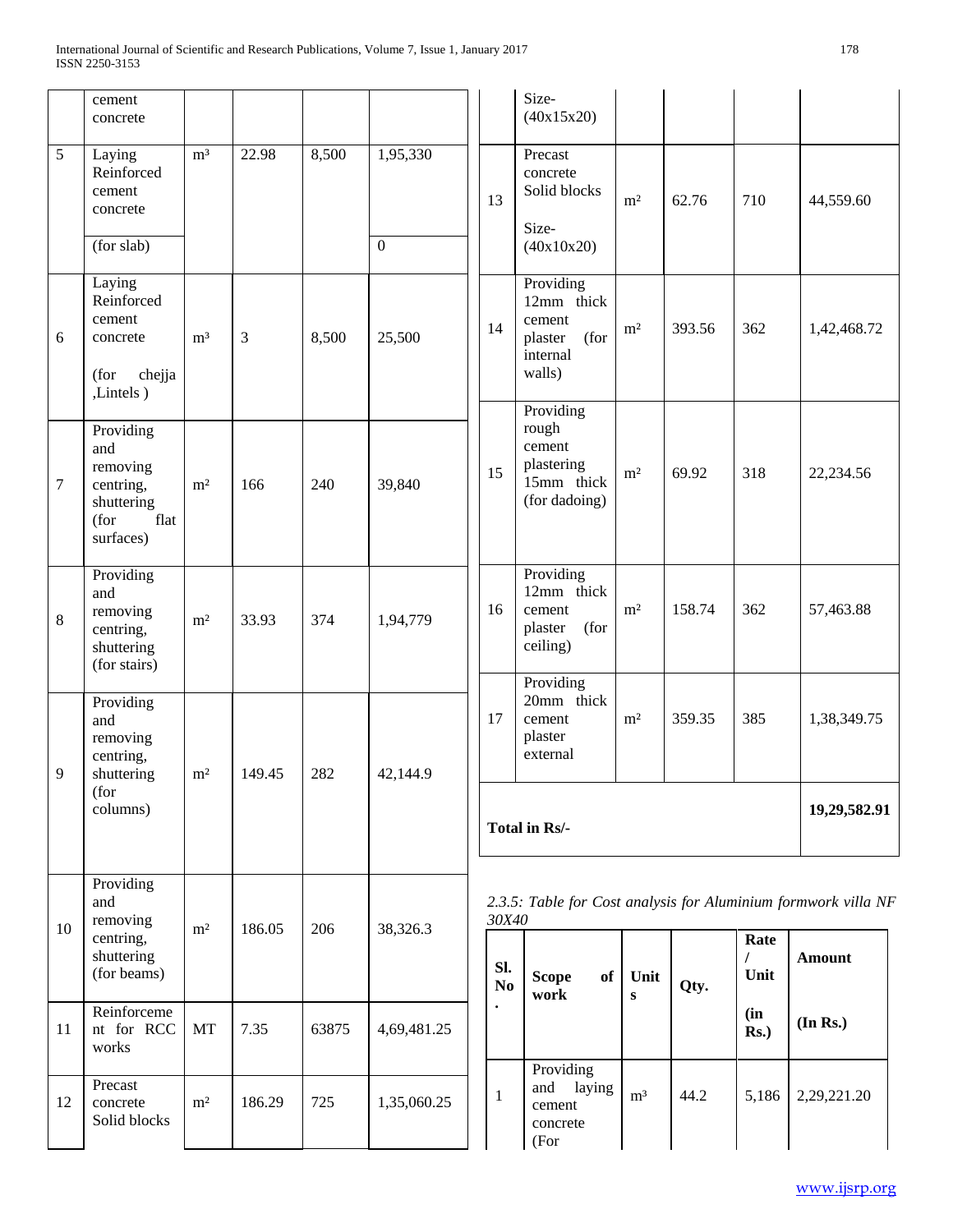|                | Monolithic<br>shear walls)                                                                    |                |        |       |           |
|----------------|-----------------------------------------------------------------------------------------------|----------------|--------|-------|-----------|
| $\overline{c}$ | Providing<br>and<br>laying<br>cement<br>concrete<br>(For Beam)                                | m <sup>3</sup> | 1.58   | 5,186 | 8,193.88  |
| 3              | Providing<br>laying<br>and<br>cement<br>concrete<br>(For slabs)                               | m <sup>3</sup> | 18.54  | 5,186 | 96,148.44 |
| 4              | Providing<br>and<br>laying<br>cement<br>concrete<br>(For chejjas)                             | $\mathbf{m}^3$ | 0.89   | 5,186 | 4,615.54  |
| 5              | Providing<br>laying<br>and<br>cement<br>concrete<br>(For<br>staircase)                        | m <sup>3</sup> | 2.86   | 5,186 | 14,831.96 |
| 6              | Providing<br>and<br>removing<br>centring,<br>shuttering<br>(For Slabs)                        | m <sup>2</sup> | 131.53 | 300   | 39,459    |
| 7              | Providing<br>and<br>removing<br>centring,<br>shuttering<br>(For<br>Monolithic<br>shear walls) | m <sup>2</sup> | 748.99 | 300   | 2,24,697  |
| 8              | Providing<br>and<br>removing<br>centring,<br>shuttering<br>(For stairs)                       | $\rm m^2$      | 21.28  | 300   | 6,384     |
| 9              | Providing<br>and<br>removing<br>centring,<br>shuttering<br>Lintel<br>(For                     | m <sup>2</sup> | 5.9    | 300   | 1,770     |

|    | Beam)                                              |              |      |           |             |
|----|----------------------------------------------------|--------------|------|-----------|-------------|
| 11 | <b>Steel</b><br>reinforceme<br>nt for RCC<br>works | <b>MT</b>    | 6.89 | 6387<br>5 | 4,40,098.75 |
|    | Total in Rs/-                                      | 10,65,419.77 |      |           |             |

*2.3.6: Table for Estimated cost of Conventional formwork and Aluminium formwork Construction*

| Sl. No           | <b>Wing</b><br>type | of<br><b>Type</b><br>formwork used | <b>Estimated</b><br>cost<br>(in Rs.) |
|------------------|---------------------|------------------------------------|--------------------------------------|
| 1                | NF                  | Conventional<br>formwork           | 19,29,582.91                         |
| 2                | <b>NF</b>           | Aluminium<br>formwork              | 10,65,419.77                         |
| Saving in cost   | 8,64,163.14         |                                    |                                      |
| % Saving in cost | 44.78               |                                    |                                      |

# *2.3.7: Figure for Cost of conventional formwork and aluminium*



*2.3.8 Saving in the cost of formwork material*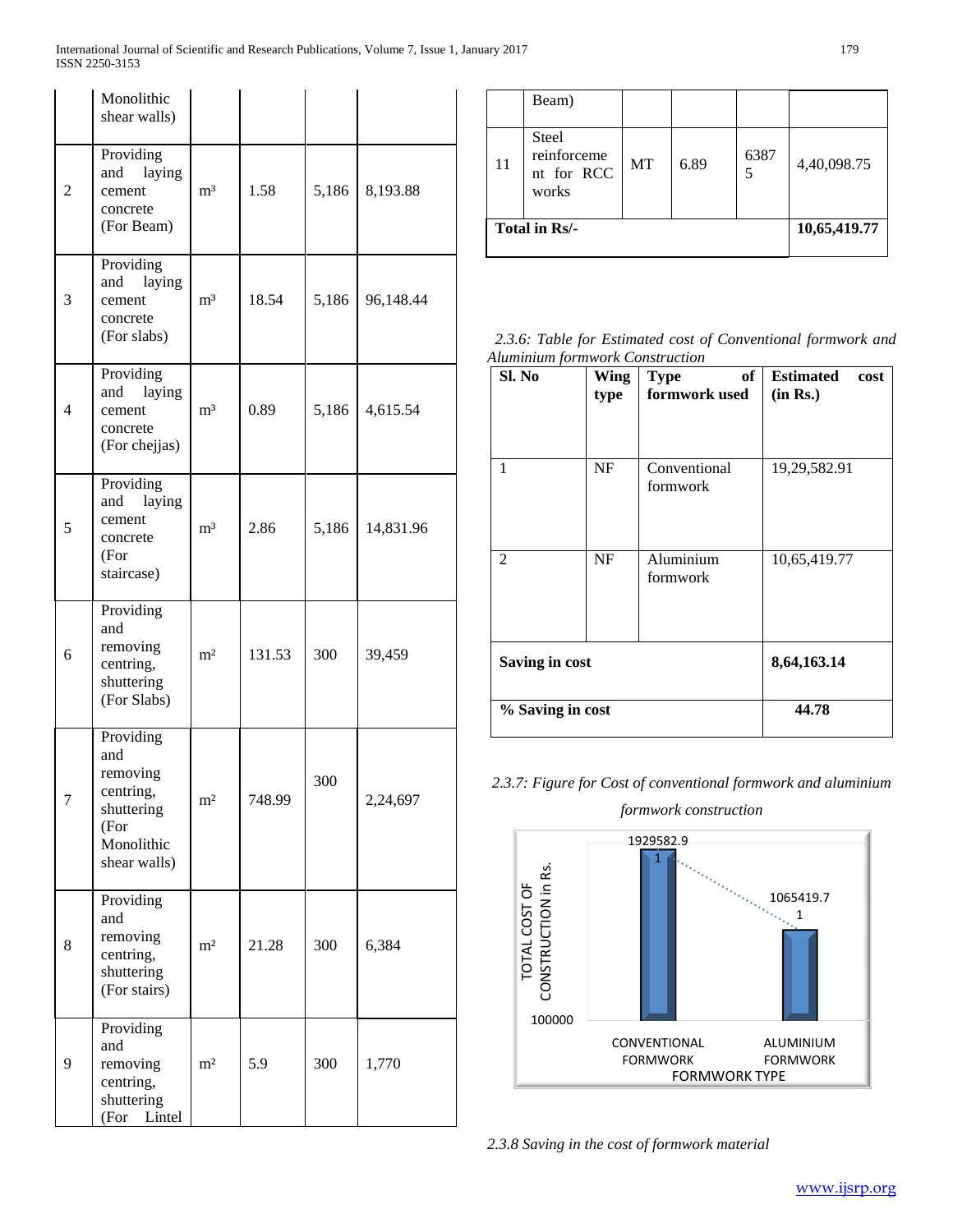| SI.<br>N <sub>0</sub> | <b>Description</b>                                                                               | <b>Aluminium</b><br>Formwork                                                                          | Conventional<br><b>Formwork</b>                                                     |
|-----------------------|--------------------------------------------------------------------------------------------------|-------------------------------------------------------------------------------------------------------|-------------------------------------------------------------------------------------|
| $\mathbf{1}$          | Formwork area                                                                                    | 907.7m <sup>2</sup>                                                                                   | 907.7 m <sup>2</sup>                                                                |
|                       | for NF 30X40<br>No. of                                                                           |                                                                                                       |                                                                                     |
| $\overline{c}$        | repetitions<br>available                                                                         | 150                                                                                                   | 13                                                                                  |
| 3                     | Total area of<br>shuttering work<br>that can be<br>carried out by a<br>single set of<br>formwork | 136155 m <sup>2</sup>                                                                                 | 11800.1 m <sup>2</sup>                                                              |
| 4                     | Number of sets<br>required for<br>shuttering for<br>villa                                        | 1                                                                                                     | 12                                                                                  |
| 5                     | Procurement<br>cost/m2                                                                           | Rs. 11250                                                                                             | Rs. 600                                                                             |
| 6                     | Procurement<br>cost to finish a<br>shuttering work<br>of villa for<br>136155 m <sup>2</sup>      | (No. of sets $\overline{x}$ )<br>Area of single<br>set of formwork<br>$x \cos t/m^2$ =<br>1,02,11,625 | (No. of sets x<br>Area of single set<br>of formwork x<br>$cost/m2$ ) =<br>65,35,440 |
| 7                     | Scrap value @<br>Rs.128/kg<br>$(1m2=30 kg)$                                                      | Rs. 3485568                                                                                           | Rs. 0                                                                               |
| 8                     | Total investment                                                                                 | Rs. 6726057                                                                                           | Rs. 6535440                                                                         |

| 9 | Formwork<br>cost/m2 | Rs. 49.4 | Rs. 553.84 |
|---|---------------------|----------|------------|
|---|---------------------|----------|------------|

# *2.3.9 Time analysis*

*Planning for 100 Villa (aluminium formwork)*

- Total number of villas= 100
- Number of aluminium formwork sets available at site= 1 full set
- 1 full set requires 25 days to complete concreting of one villa
- Number of days required to complete ground floor of 100 the villa =  $(100/1)*10 = 1000$  days.
- Total number of days required complete100 villas with one set of aluminium form work = $1000+15=1015$  days
- Note To complete 100 the villa we need extra 15 days after ground floor.
- Construction period in above example:
- Ground floor slab –10 days
- First floor slab 10 days
- Terrace floor Slab 5 days
- Total =  $1015 \text{days} = 39.03$  months considering 26 working days per month.
- Total days required to complete the finishing works of villa =2 months
- Total construction period will be about 41.03 months for 100 villas, if only one set of aluminium formwork is used for construction.
- Planning for 100 villas (Conventional formwork).
- Ground floor slab -41 days.
- First floor slab  $-31$  days.
- Terrace floor Slab 10 days.
- Total days required for one villa =82days.
- Total number of villas = 100.

Number of day conventional formwork sets available at site= 8 full set /13 repetitions